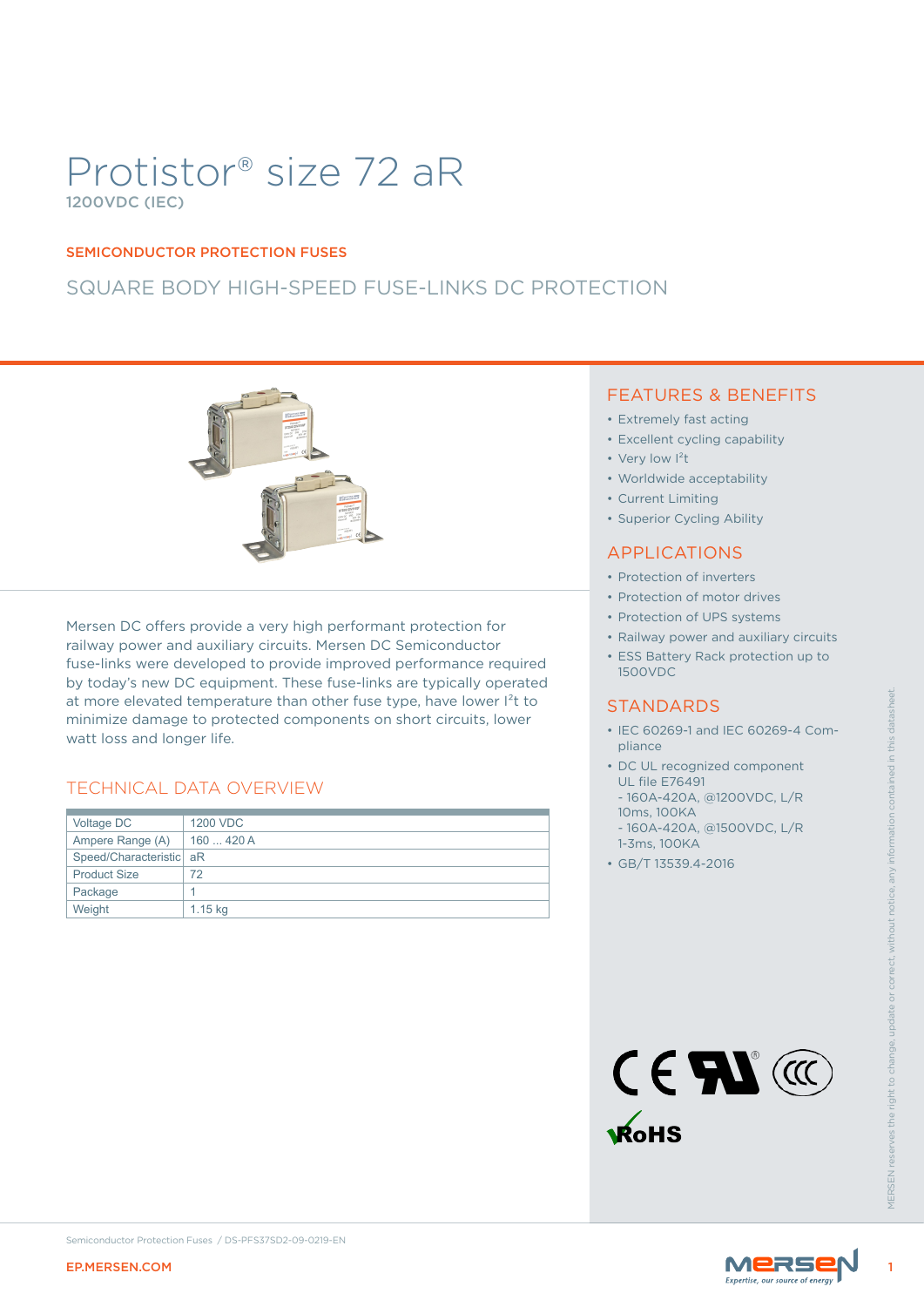### PRODUCT RANGE



D72SG120V315QF

#### **Size 72 aR 1200VDC(IEC), with striker**

| Catalog<br>number | <b>Item</b><br>number | <b>Rated voltage</b><br>DC (IEC) | Rated<br>current I <sub>n</sub> | <b>Rated breaking</b><br>capacity DC | Max. total $I2t$<br>@1000V<br>for $L/R = 15$ ms | Max. total $I2t$<br>@1000V<br>for L/R=45ms | Power dissi-<br>pation<br>at I <sub>n</sub> | Power dissi-<br>pation<br>at 0.8 ln |
|-------------------|-----------------------|----------------------------------|---------------------------------|--------------------------------------|-------------------------------------------------|--------------------------------------------|---------------------------------------------|-------------------------------------|
| D72SG120V160QF    | K079428               | 1200 V                           | 160 A                           | 100 kA                               | 12 kA <sup>2</sup> S                            | $20 kA^2s$                                 | 77.5 W                                      | 41 W                                |
| D72SG120V200QF    | L079429               | 1200 V                           | 200 A                           | 100 kA                               | $21 kA^2s$                                      | $36$ kA <sup>2</sup> s                     | 88 W                                        | 48 W                                |
| D72SG120V250QF    | M079430               | 1200 V                           | 250 A                           | 100 kA                               | $45.5$ kA <sup>2</sup> s                        | 78.5 kA <sup>2</sup> s                     | 96 W                                        | 57 W                                |
| D72SG120V315QF    | N079431               | 1200 V                           | 315 A                           | 100 kA                               | $90 kA^2s$                                      | 154 $kA^2s$                                | 110 W                                       | 60 W                                |
| D72SG120V350QF    | Q085574               | 1200 V                           | 350 A                           | 100 kA                               | 131 kA <sup>2</sup> S                           | $227 kA^2s$                                | 118 W                                       | 63 W                                |
| D72SG120V400QF    | P079432               | 1200 V                           | 400 A                           | 100 kA                               | 182 $kA^2s$                                     | $314 kA^2s$                                | 129 W                                       | 66 W                                |
| D72SG120V420QF    | Q079433               | 1200 V                           | 420 A                           | 100 kA                               | $220 kA^2s$                                     | 380 kA <sup>2</sup> s                      | 131 W                                       | 67 W                                |



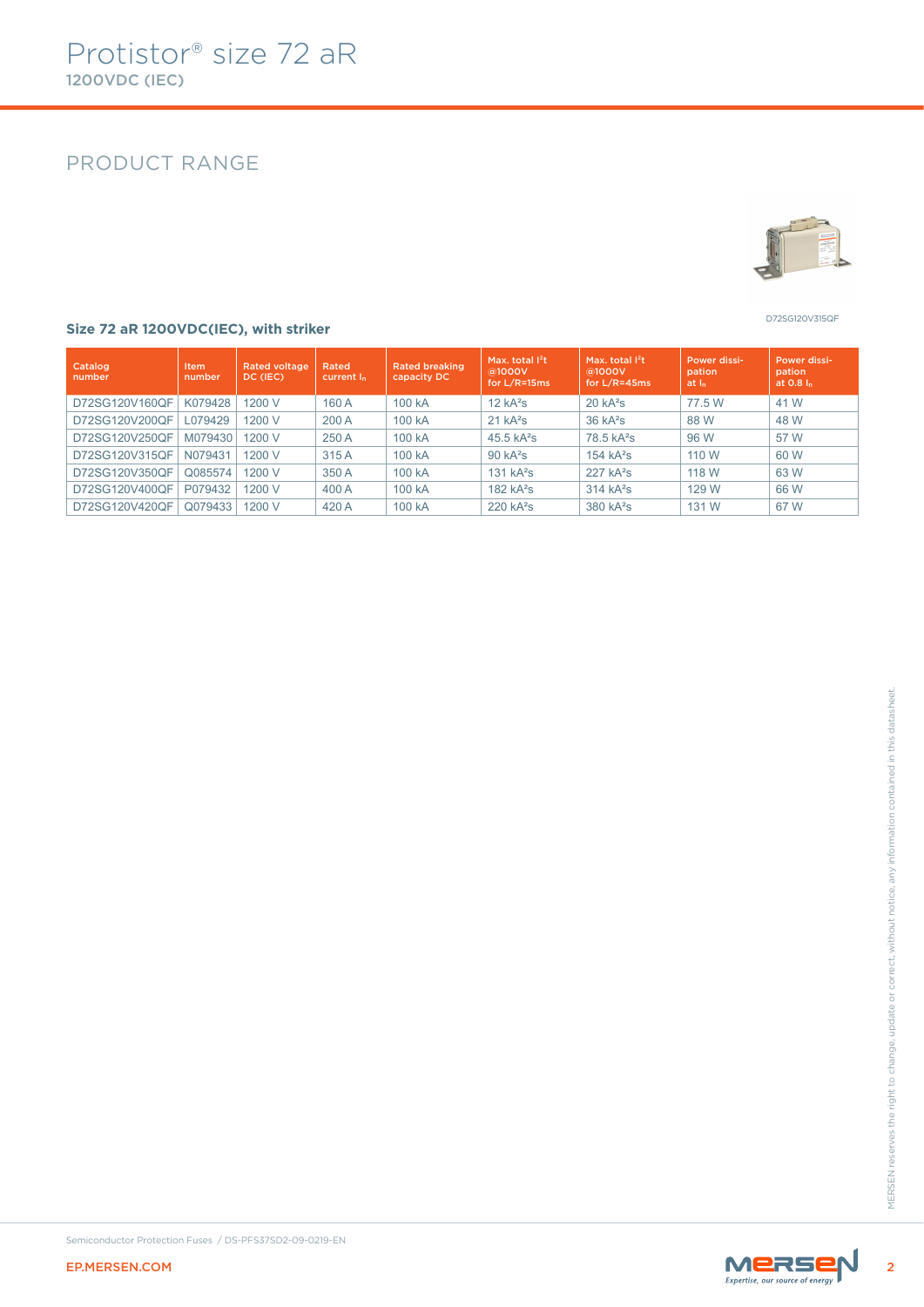10000

## TIME CURRENT CHARACTERISTIC CURVES

7000  $\pm$  $a = 130$  $\circ$ 5000 Pre-arcing time (s)  $A2 = 0.6$ Pre-arcing time 3000 ╪╪  $B1 = 1.25$ ╤ H 2000  $B2 = 0.6$ 1 ╫  $\mathbb T$  $\left\| \cdot \right\|$ Τ Т Τ  $Cf3 = 0.8$ 1000  $\mathcal{W}$ 700 ę 500 300 ╪ Z 1777 Ŧ 200  $\frac{1}{11}$  $\mathbb{R}$ l<br>160 A T N 100  $_{\rm e}$ 70  $200 A$ 50 Ŧ 30 ┪ ₩  $\Box$ ╪ ĦŦ Ħ 20  $250 A$ Ŧ 10  $\begin{array}{c|c}\n\hline\n\text{+} & \text{+} \\
\hline\n\text{315 A} \\
\hline\n\end{array}$ 7 Ħ 5 ⋕ 3 Ŧ  $\Box$ Ŧ 2 ╀ 工  $\mathbb{R}$ 350 A 1 0.7  $\frac{1}{\frac{400 \text{ A}}{1}}$ 0.5 ╪ Ŧ 0.3 ╤ Ħ ╫ ₹ FFF ╤ Ŧ 0.2 工 ╥ ⊤  $420A$ 0.1 0.07 EP.MERSEN.COM <sup>3</sup>MERSEN reserves the right to change, update or correct, without notice, any information contained in this datasheet. 0.05 0.03 0.02 0.01 0.007 0.005 0.003 0.002 0.001 0.0007 0.0005 0.0003 0.0002 0.0001 200 2000 20000 30000 50000 70000 300 500 700 1000 3000 7000 10000  $\mathsf{S}$ 5000

RMS value of pre-arcing/melting current (A) +- 8%



100000

F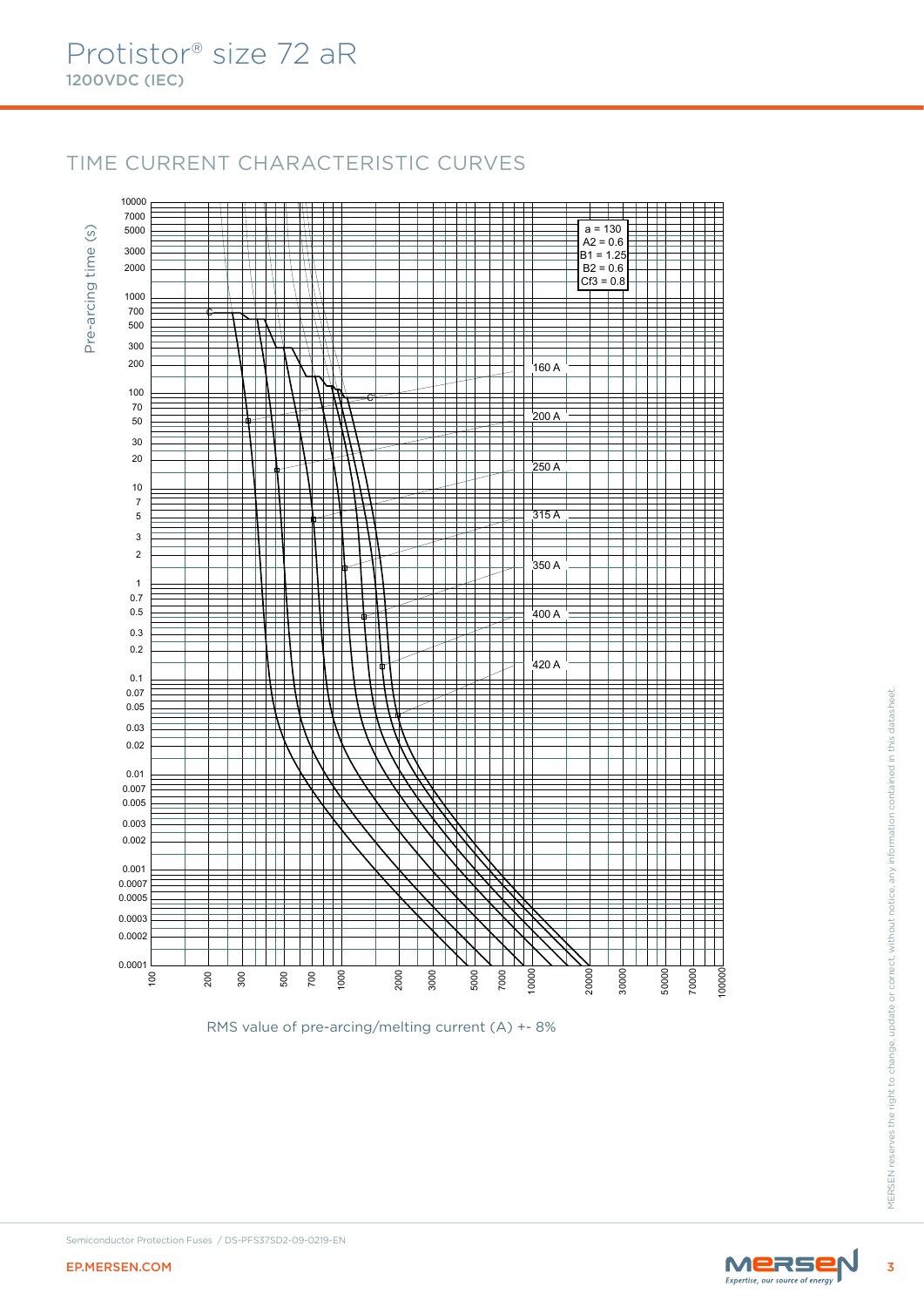## L/R TIME CONSTANT VS DC VOLTAGE CAPABILITY



DC voltage capability (V)

## POWER DISSIPATION



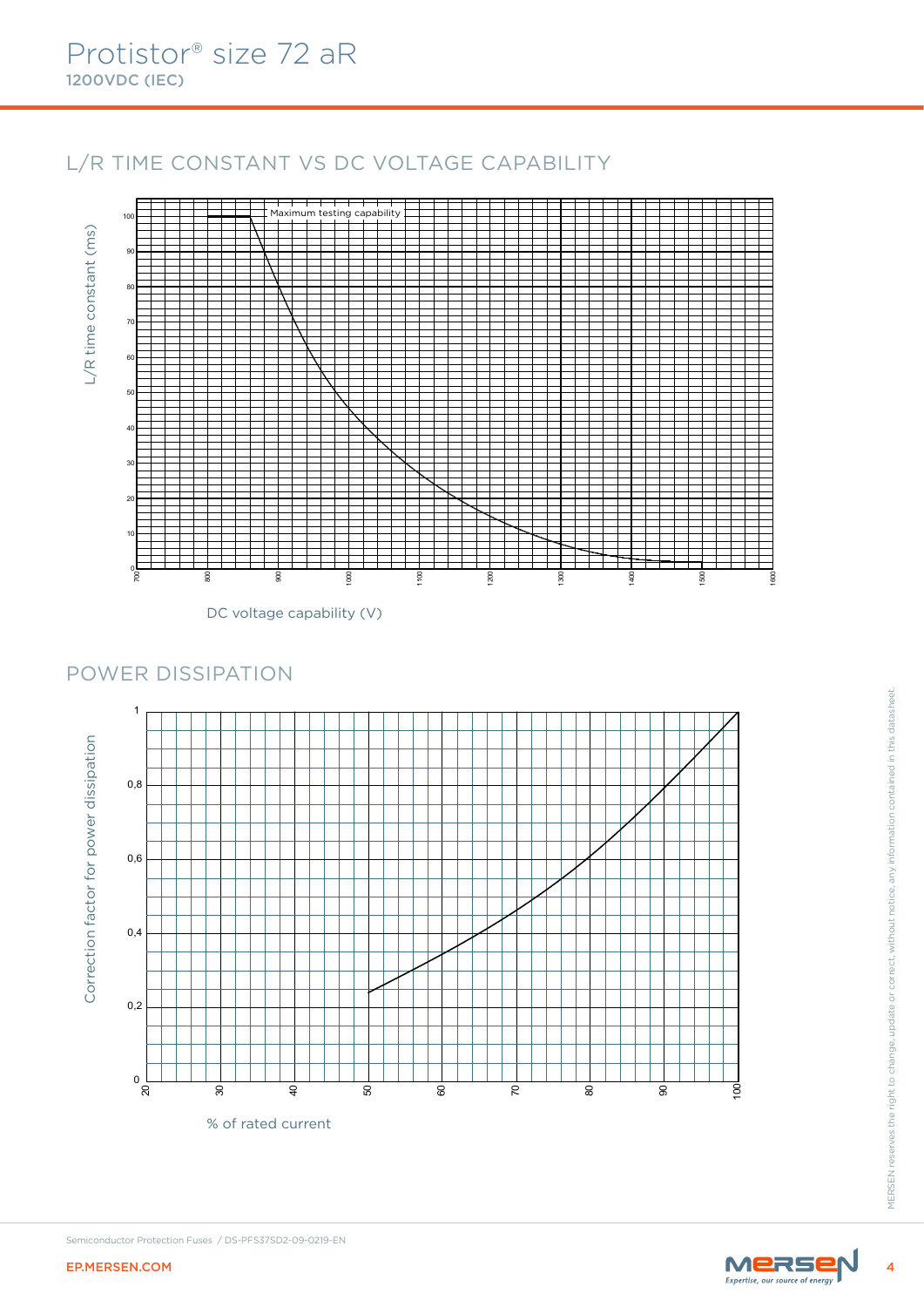## PEAK ARC VOLTAGE